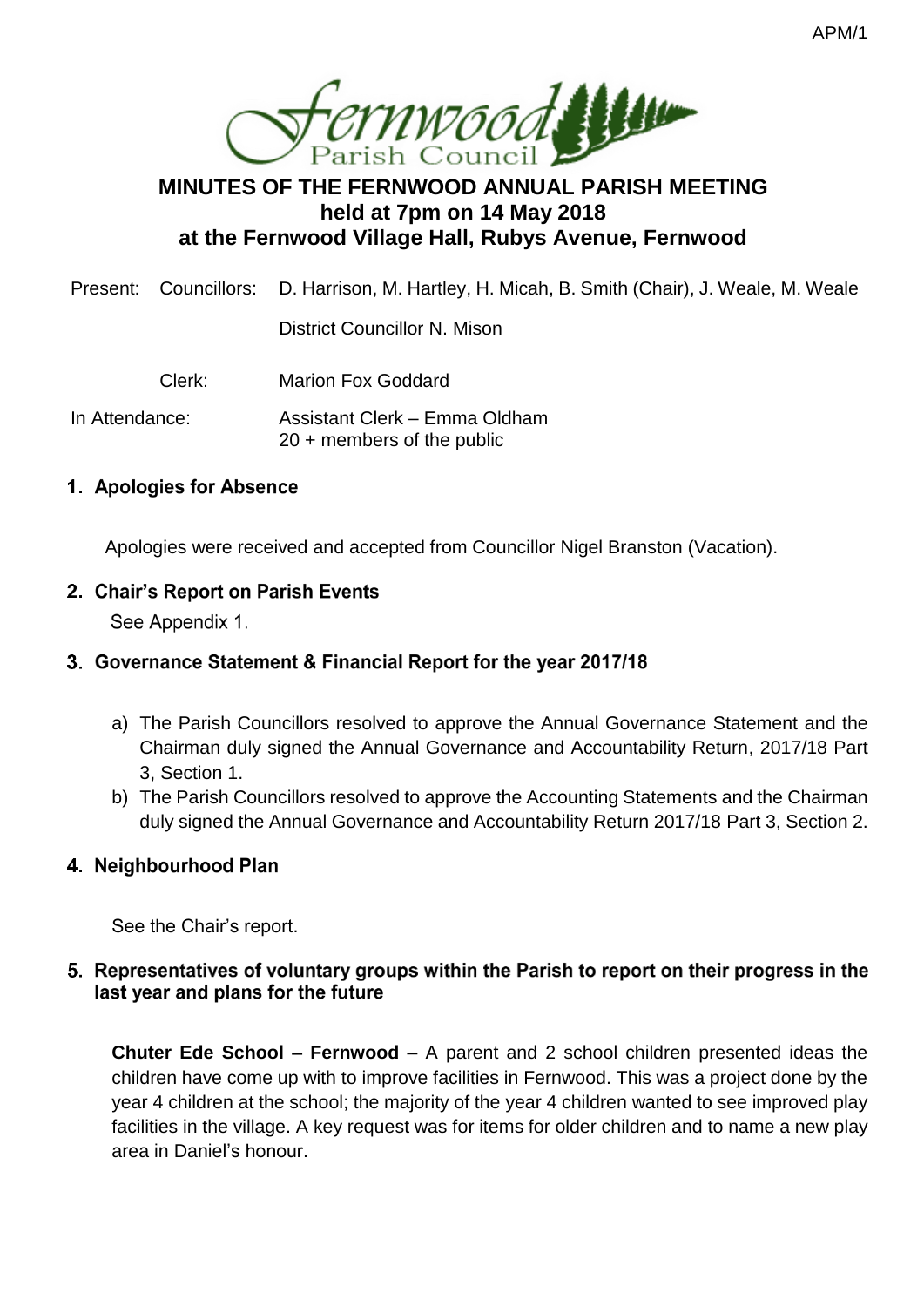**Fernwood Amateur Dramatic Society (FADS)** – Report from Mollie Weale - This group has been running for 10 years, has 20 members and new members are most welcome. They do a pantomime most years and their next performance is a murder mystery/comedy on June 14<sup>th</sup> at Fernwood Village Hall.

**Fernwood Community Church** – Report from Pastor Carl Meachem - A team from Newark Evangelical Church has started a family service every Sunday morning at Fernwood Village Hall. Each week 40/50 people attend and everyone from Fernwood is most welcome. They also hold a service at Lancaster Grange once a month. They hope to do youth work in the future.

**Fernwood Forest School –** Report given by Emma Oldham -The Forest School celebrated its first anniversary in March. They meet on the last Saturday and first Sunday of each month, doing activities such as den building, bug hunting and campfire cooking. Approximately 50 children attend each month. The group teaches children to be confident, resilient and to build friendships. Older children now volunteer to help lead the younger groups and some parents and teachers have received training and carer development from the sessions. In November 2017, 16 head teachers from Japan visited to see the Forest School and another group are due to visit this month. Meeting attendees gave this report a round of applause.

**Fernwood Residents Association –** Report given by Dave Mack and Ian McGregor - FRA has had some big changes in the last year with committee members standing down and new committee members joining the group; they now have a strong team. The committee has 2 people looking after communications, 2 people looking after events and 1 person heading the Maintenance Panel which liaises with FirstPort. Last year they organised the summer fete and Christmas fireworks. This year there is no Summer Fair, but plans are underway for a Christmas Market and Christmas fireworks and possibly World Cup Events and New Years Celebrations. The FRA is due to be rebranded 'My Fernwood' with a magazine and new website. The Maintenance Panel has 10 members and there are representatives from each area in Fernwood. When something is requested/needed in Fernwood, the request should go to this panel. The group would welcome new committee members and helpers for the events/activities they carry out in the village.

### **Fernwood Petanque Club** – See appendix 2.

### 6. Open Forum for parishioners' comments and questions

- I. Question about what is being done about noisy speed humps County Councillor Keith Walker reported that Jo Horton (Via) will be conducting a site visit on 17/5/18 to look at this issue.
- II. Dave Mack detailed that Fernwood Residents group have not taken a stance on the British Gypsum application. Ian McGregor has collected some information which he is happy to share if anyone would like it.
- III. Question about how the Parish Council communicates currently through agendas/minutes on notice boards, Facebook and the council's website.

Meeting closed at 19:20pm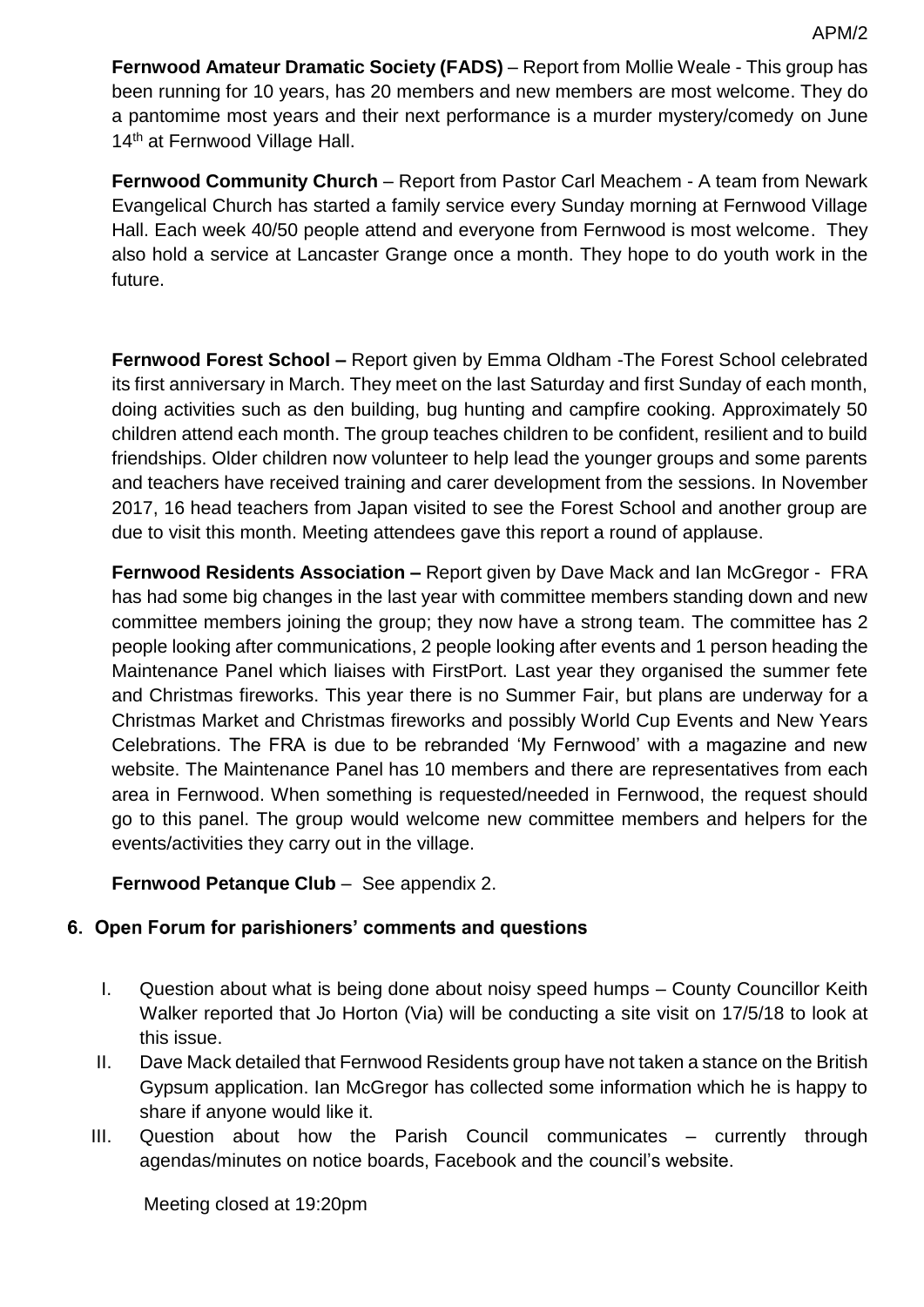# **Appendix 1: Chairman's Report to the Annual Parish Meeting**

This is my second Annual Parish Meeting as Chairman and I am pleased to report on the highlights of the activities of Fernwood Parish Council during the past year. I am privileged to have a hardworking, committed team of Parish Councillors and to report on the work the council has carried out.

### **Council Members**

• At the time of being elected Chairman, the Parish Council had seven councillors. It was with regret that Cllr Michael Phelan and Cllr Peter Murray decided to stand down this year. I would like to thank them for their contribution to the Parish Council, their knowledge, skills and experience will be sorely missed.

• The two vacancies were filled by co-option and I would like to officially welcome Cllr Nigel Branston and Cllr Henry Micah to the Parish Council.

• Three Parish Councillors attended training in the last year which included information on the legal framework of a Parish Council, roles of councillors, Code of Conduct, Standing Orders and engagement with the community.

• Councillors have represented Fernwood Parish Council at a number of meetings throughout the year including meetings with; Newark and Sherwood District Council, Nottinghamshire County Council, Newark MP Robert Jenrick and Nottinghamshire Association of Local Councils. Recently a development meeting was held that included representatives of external stakeholders that including Barrett David Wilson Homes, Suthers School and Bantycock.

### **Council Staff**

• At the time of writing, the Council employs three staff, including the Clerk to the Council Marion Fox Goddard, Assistant Clerk to the Parish Council Emma Oldham and the Village Hall Caretaker Malcolm Dickinson.

• I would like to take this opportunity to thank the council staff for all their hard work this year.

### **Review of 2017 - 2018**

### • **Fernwood Neighbourhood Plan**

The referendum on the Fernwood Neighbourhood Plan was held on the 28th September 2017 and resulted in 295 people voting in favour and 48 people voting against. As a result, Newark and Sherwood District Council formally adopted the plan, which is now part of the documentation that is used by planning officers when deciding on future planning applications.

### • **Fernwood Parish Council Five Year Strategic Plan**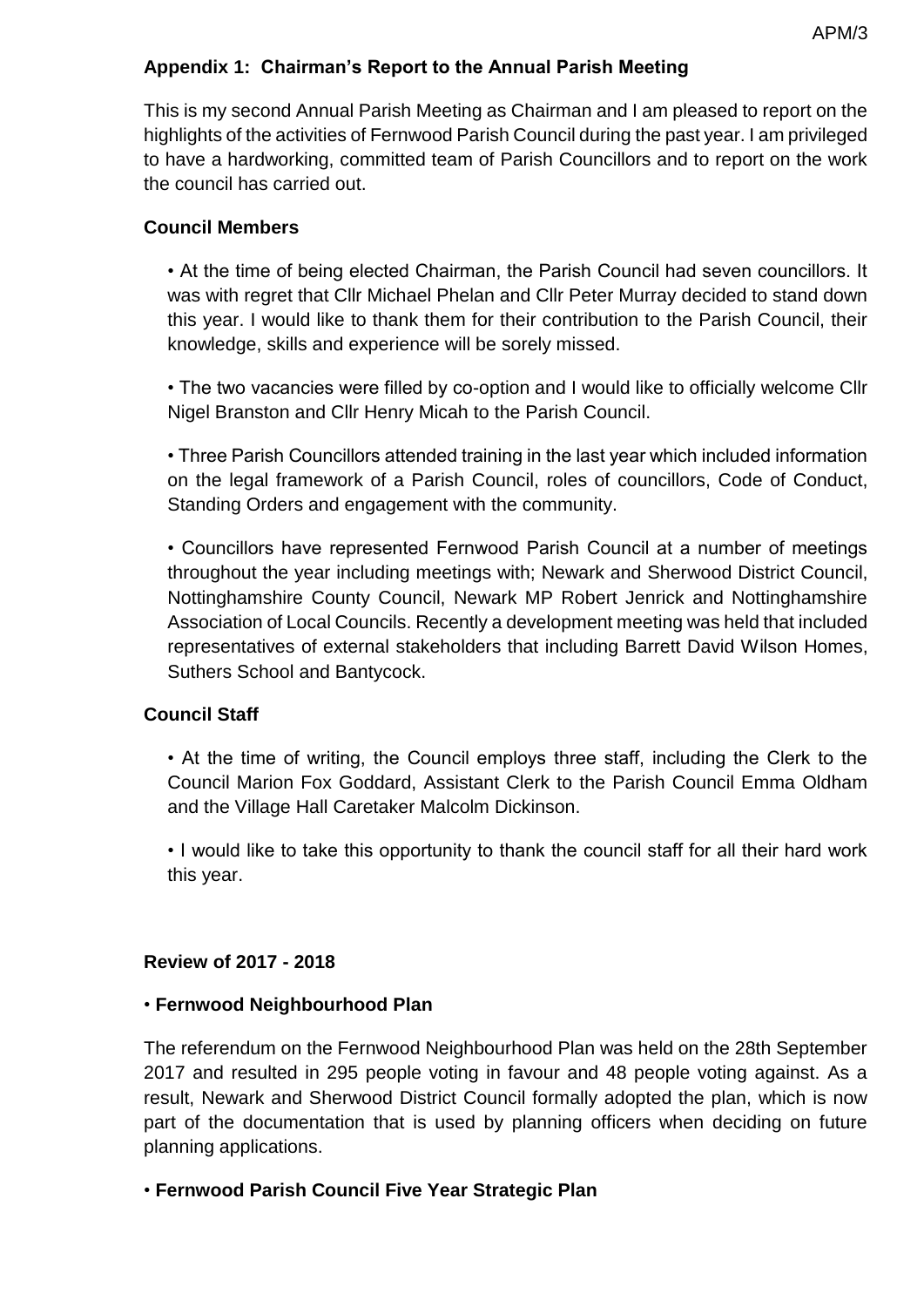In June 2017 the Council agreed and adopted a five-year strategic plan. The aim of the plan is to better focus the Parish Council over the coming years and communicate to residents its commitment to protect and enhance the community within the parish.

There are eight key strategy points four of which include:

o Work closely with the District and County Council Planning departments on all planning matters and carefully monitor such applications to ensure that they reflect the principles contained within the Village Neighbourhood Plan and the Adopted Core Strategy.

o To widely promote the desire of the Parish Council to take ownership (Freehold) of the estate land.

o Encouraging appropriate development within the settlement boundary that enhances our community and economic vibrancy.

o To oppose all planning applications made by development companies that include the implementation or use of management companies.

These have been the main focus over the last year along with elements of the associated action plan. It is hoped that this Strategic Plan will help focus the current and the future Fernwood Parish Council, in promoting and celebrating Fernwood as a great place to live, work and play. The Strategic Plan is available to be viewed on the Parish Council Website.

# **• Barrett David Wilson Homes (BDWH), Larkfleet Homes (LFH) and Persimmon Homes (PH).**

As everyone is probably aware these are the developers who are currently planning developments in our area.

- BDWH to the north of Fernwood between the village and the A1 and the area land behind the scrapyard. A development of 1050 dwellings. Their outline planning permission was granted.
- LFH on the area of land (field) to the right Hollowdyke Lane, when looking from the Great North Road. To be known as Fernwood Meadows South a development of 350 dwellings.
- PH to the south of Fernwood to the right of the LFH development on the area of land to the left of Shire Lane and the area of land to the right of Shire Lane stretching down to the A1. A development of 1800 dwellings. Their outline planning permission was granted.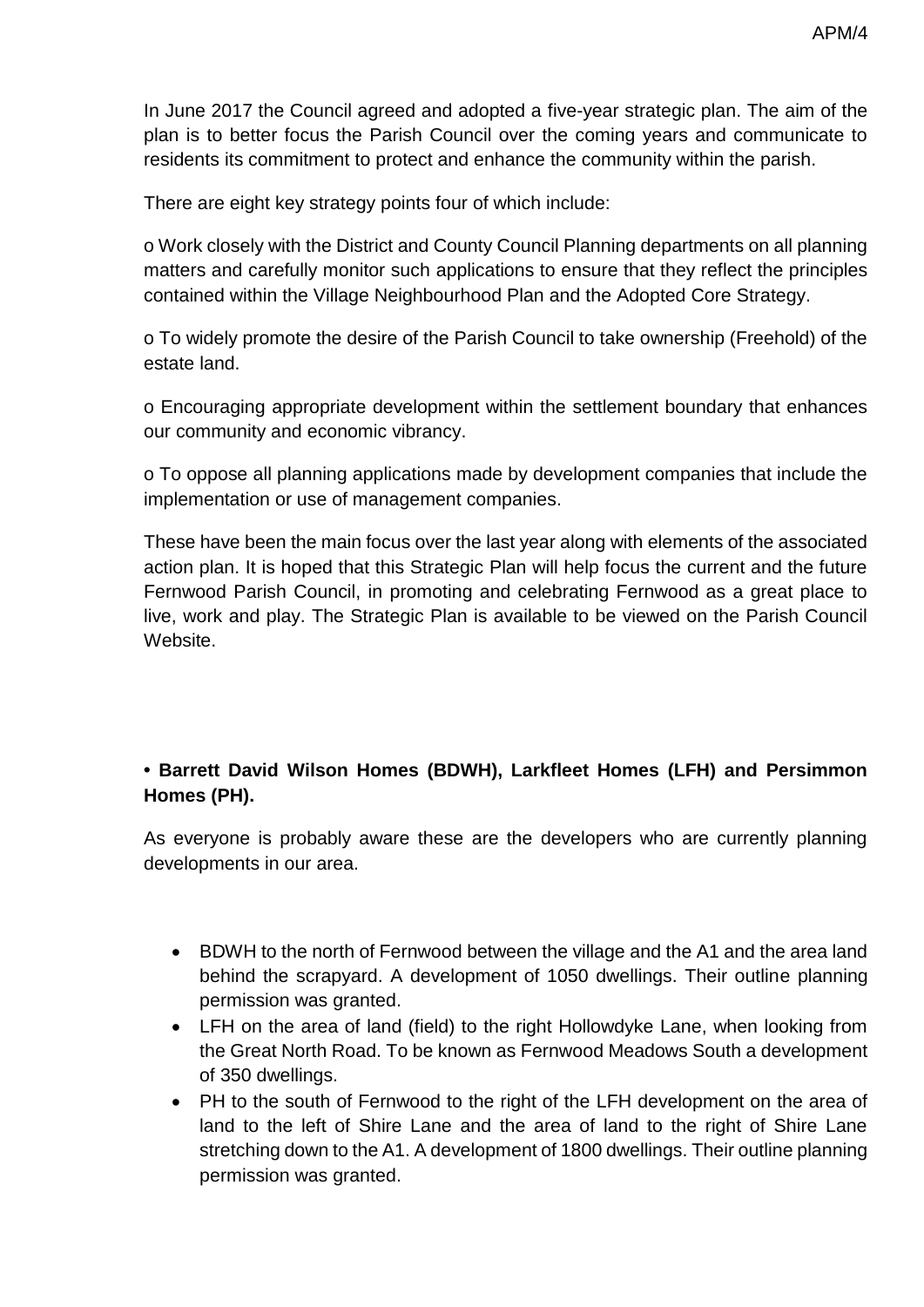Representatives of the council attended the planning meeting at N&SDC, on the evening when the decision was to be made on whether to approve the outline planning permission for the BDWH North Build. Cllr Mollie Weale presented a well-structured argument against elements of the application and although the application was approved, the use of Goldstraw Lane and Dale Way for construction traffic was not.

### **• Fernwood Neighbourhood Watch**

- Fernwood is a registered Neighbourhood Watch area and representatives of the Parish Council attend meetings of the Local Action Group at Newark and Sherwood District Council, where issues of ASB, etc., are discussed and actions agreed.
- There has been sporadic instances of anti-social behaviour and thefts within Fernwood over the last year and the representatives Fernwood Neighbourhood Watch continue to monitor the situation and communicate with our local PCSO's and N&SDC antisocial behaviour officers.
- New members are always welcome, residents can join the Neighbourhood Watch by visiting the national Neighbourhood Watch or the local Notts Watch websites.

# **• Concluding Remarks**

- I would like to finish by thanking my fellow councillors, staff and residents that have made my second year as chairman so memorable. The support I have received continues to be first class.
- I would also like to thank Cllr Keith Walker (NCC and NSDC), Cllr Ivor Walker (NSDC) and Cllr Neil Mison (NSDC) for all their advice and guidance to the Parish Council over the last 12 months.

**Barry Smith** 

**Chairman Fernwood Parish Council**